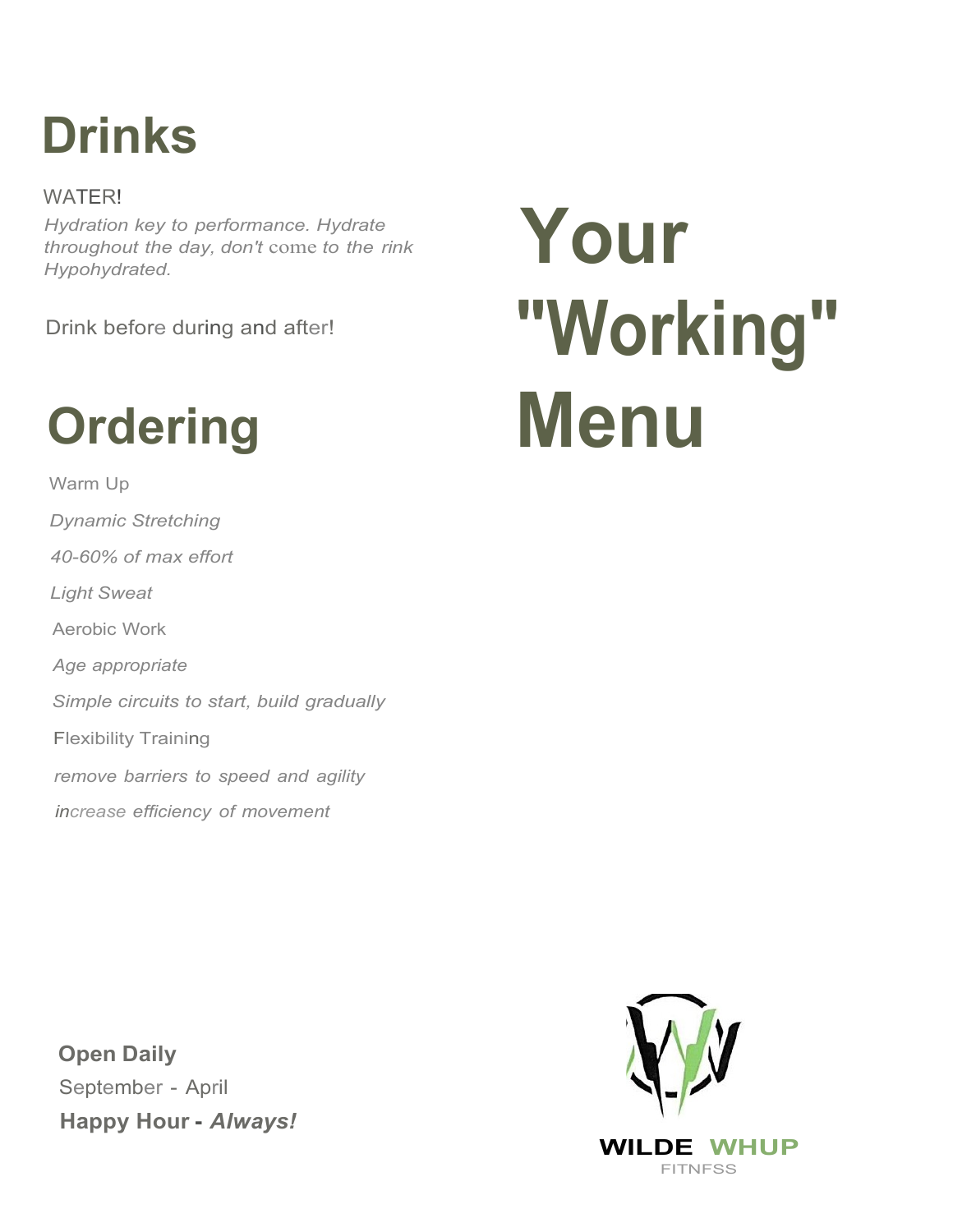## **Warm Up ''Sides''**

#### **Balance - Engage the Mind**

Single Leg Forward / Back Single Leg Ab / Adduction  $V$ *Use this time to transition "into the rink". Engage the mind, balance makes them think harder about what they are doing.*

#### **Simple Moves - 40% max effort** Hip Openers V

Ankle Hops (loose arms)  $V$ March - High Knee Butt Kick with Arm over Arm Swing  $V$ Stop legs - arm over arm bent over  $V$ Stir the Pot *Keep Core Engaged, keep it slow*

#### **Compound Moves**

Squat with Overhead Arms Side Lunge to Curtsey Squat Reverse Lunge Knee Up *Younger* - *No arms for Squat, no curtsey, no knee up*

#### **Compound Moves (60% max effort)**

Speed Skater (specific)  $V$ High Knee (Jog)  $V$ Monkey Run Hop Scotch - Jump Back Skip Forward - Hop Back Diagonal Step - Back Peddle  $V$ *Back Peddle* - *chest low, hips over knees, feet not too high off ground*

Ankle Rotation - standing one foot Smaller Moves to gain balance Single leg lift and tap

*Suggest work on balance moves at home in bare feet to engage smaller muscles of feet and ankles*

Walk like a Chicken "Tickle the grass" Squat Position - walk lateral Boxing Hook Punch (soft) Boxing Upper Cut (soft) Boxing Speed Bag

**Carioca** Jacks - cross Younger - up tempo considerations Dance - Zumba Type Moves Stationary Squat Arm Move over/under Regaton - two tap step pump arms over Travel Salsa - two steps side/pump arms *Girls love to move* - *make it fun!*

*v The Basics* - *if you want to increase amount of time per move to focus on form and learning, start with these moves and add in from there.*